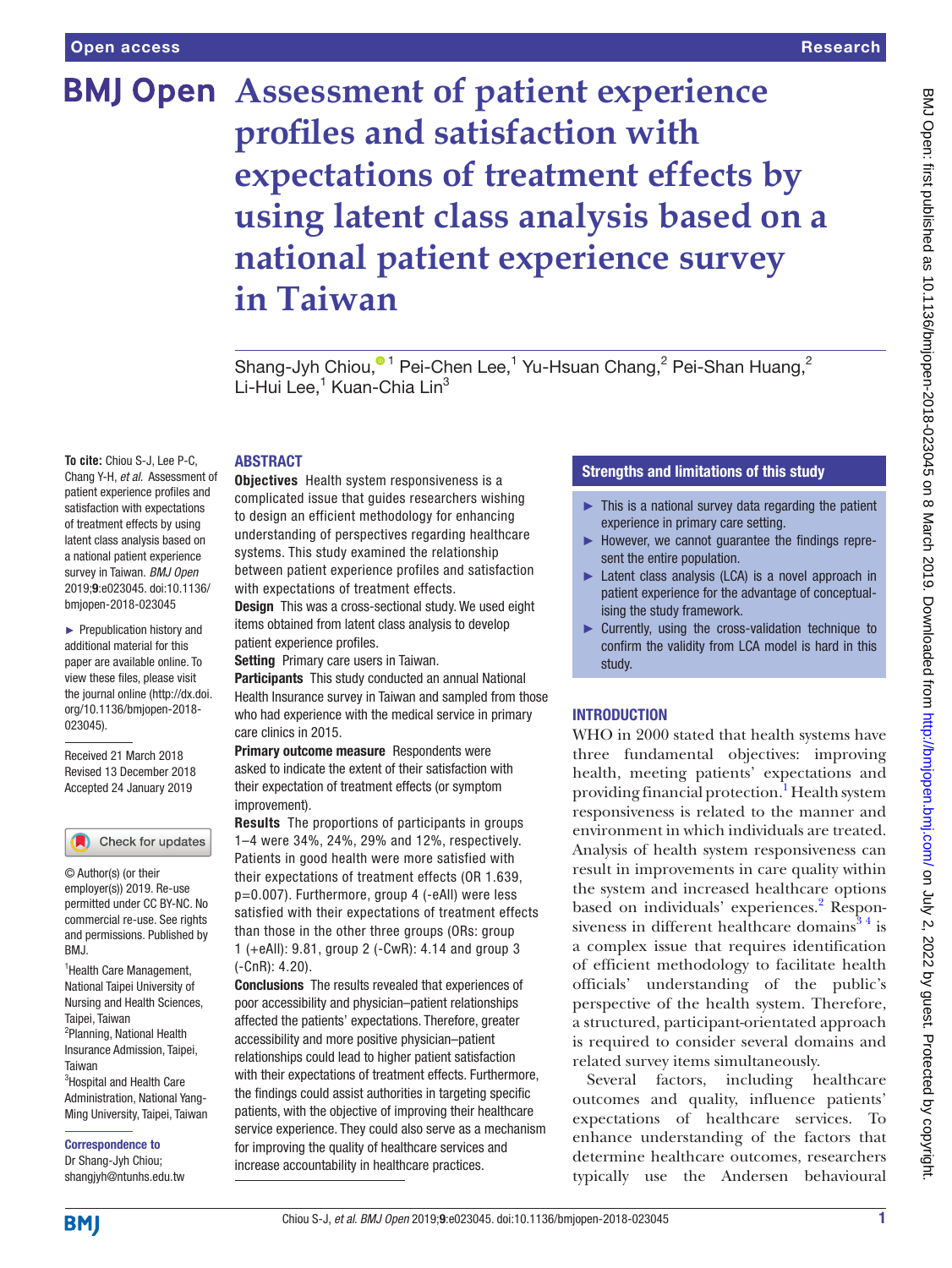model<sup>5</sup> to construct and explain factors in the predisposing, enabling and need dimensions. Patients' experiences and outcomes are important in their own right. $6-8$ In most situations, patients' experiences and satisfac-tion are based on outcomes<sup>[9](#page-7-5)</sup> and the fulfilment of their expectations and vice versa. Moreover, numerous factors influence patients' healthcare experiences, $^{10}$  which affect their satisfaction levels. For instance, some studies have indicated that different health statuses are associated with different satisfaction levels, $\frac{11}{11}$  and outcomes for patients with sufficient medical resources were typically more positive relative to those of patients with insufficient resources. $12-14$  In addition, patient characteristics, such as demographic factors and health beliefs, $\frac{15}{15}$  could be positively or negatively associated with healthcare utilisation, which is related to satisfaction levels. Therefore, an understanding of these characteristics could aid the development of useful strategies to improve system performance and quality.

Greater patient satisfaction is usually positively associated with higher healthcare quality<sup>16</sup> and positive patient– physician interactions $17$  when patients receive healthcare services. Health authorities desire to collect information from the patient report experience system to improve the healthcare system by responding to people's expectations. Based on an annual national survey, health officials often exhibit great interest in using self-report measures to assess patients' experiences, particularly those involving patient satisfaction. This information helps them to improve the quality of healthcare service delivery and evaluate the performance of healthcare systems. However, researchers usually face two dilemmas when analysing self-reported data from national survey databases. The first dilemma involves the representativeness of the sample. $^{18}$  19 Fortunately, there are complicated statistical tools available, which can be used to find solutions, even when a sample is imperfect and beyond the scope of a study. $20\frac{21}{1}$  The second dilemma involves the challenge of understanding factors that influence patient satisfaction with healthcare providers and systems, which is due to the complexity of the data, such as factors pertaining to patients' characteristics, health behaviours and status that can be collected from patient surveys. Therefore, researchers face difficult decisions such as those regarding the number of variables that should be included in a model to predict satisfaction or system performance. Hence, the use of different methods is required to address this issue.

One such method is latent class analysis (LCA), which can be used to create patient experience profiles within a participant-orientated approach, depending on the purpose of the study. LCA has been used widely in the social sciences $^{22}$  during the last two decades. It is a mixed model used for examining unobserved categorical variables and divides populations into different exclusive latent classes[.23](#page-7-15) For example, socioeconomic status (SES) includes educational level, income, occupation and family size, and each of these dimensions reflects only partial concepts within SES rather than the entire

factor. Therefore, researchers use indicators as manifest SES variables and develop LCA models to identify unobservable subgroups within populations. In addition, LCA is used in the measurement of behaviour to enhance understanding of risk profiles for specific behavioural outcomes[.24](#page-7-16) In brief, using indicators directly in a given model reflects a variable-oriented method (eg, regression analysis). LCA is a participant-oriented method for classifying participants into different subgroups according to factor loadings or item response probability.

To date, numerous studies have discussed the factors related to patient satisfaction or patient experience using traditional variable-oriented methods; however, only a limited number of researchers have adopted a participant-oriented method (such as LCA) for evaluating patient satisfaction or experience. Further, most of these studies either had a small sample size or obtained data from only a limited number of institutions instead of using national survey data. Many countries have created agencies to administer national surveys regularly, because of increasing interest in collecting information regarding patients' experiences, to improve healthcare quality and system performance. $25 \times 26$  For example, in Taiwan, the National Health Insurance (NHI) administration has conducted national surveys annually for a decade.

The purpose of this study was to examine the relationship between respondents' patient experience profiles and their satisfaction with expectations of treatment effects. We collected data from the NHI annual survey, which was adopted from the Andersen behavioural model in question construction, in which items are associated with different patient experience profiles that could influence patients' satisfaction with expectations of treatment effects. In addition, we used a participant-oriented method, LCA, to understand discrepancies in patient experience profiles in primary care settings and retain as much measurability as possible in the observation setting. Our results can help health authorities improve the performance of health systems from the perspective of a patient's experience in primary care.

# **METHODS**

# Population and setting

This study used the annual NHI survey to explore patients' experiences of receiving medical services at a primary care clinic in 2015. The survey used the probability-proportional-to-size sampling approach, and random digit dialling was used in computer-assisted telephone interviewing (CATI). The survey was conducted from 24 August to 6 September 2015, and the target population included individuals who had received primary care services during the preceding 3 months. Parent proxy-reports were obtained for participants younger than 15 years of age. The final effective sample size was 2009, and the sampling error was  $\pm 2.2\%$ . The response rate was around 9.6% in the CATI system.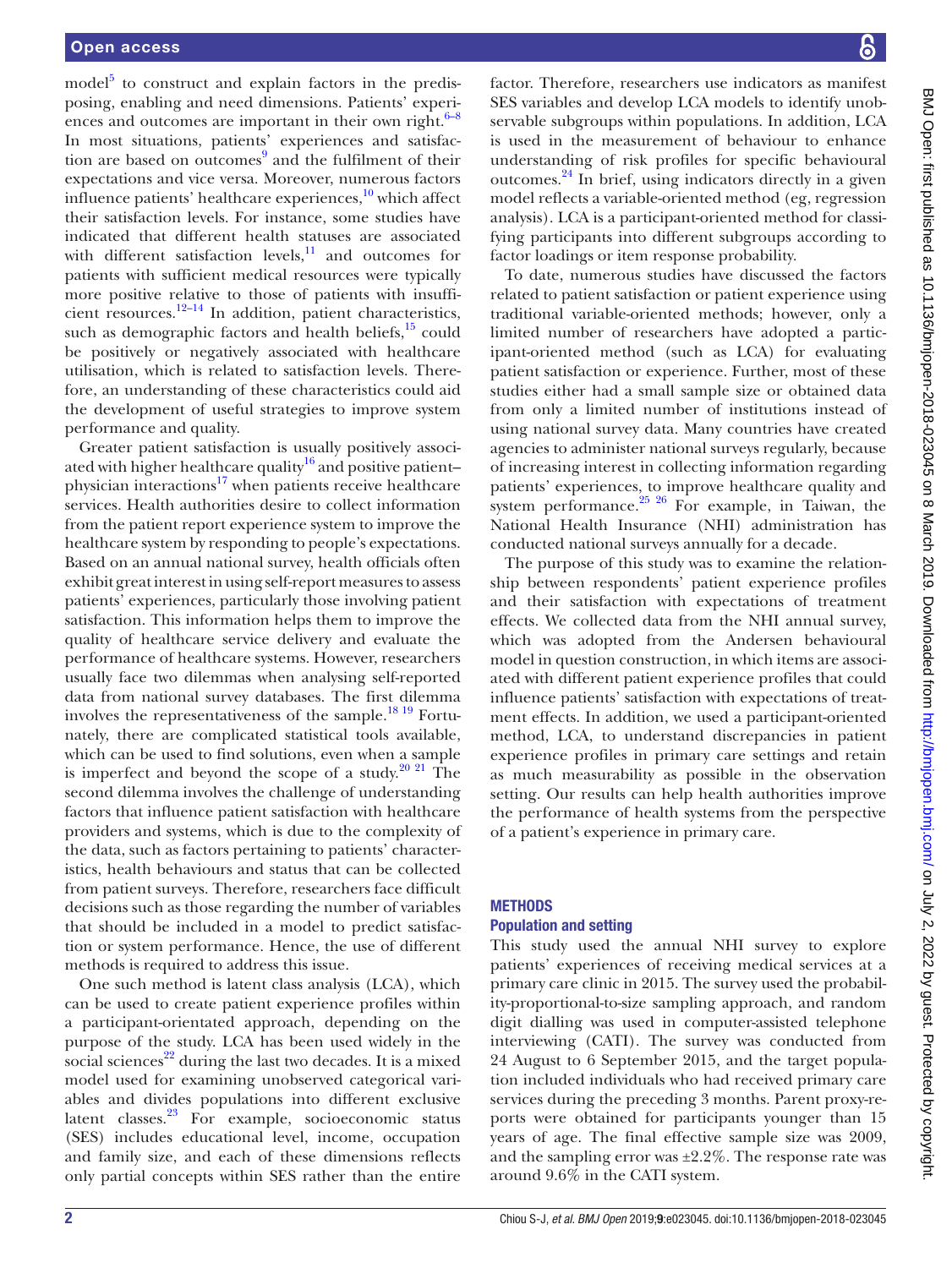## Measurement instrument and LCA model

The annual survey used a questionnaire consisting of six sections: (1) medical care utilisation and accessibility, (2) referral and medication compliance, (3) satisfaction and treatment effects evaluation, (4) health behaviour, (5) social network and (6) demographic characteristics. In accordance with Andersen's behavioural model, we initially included 10 items pertaining to patients' experiences, namely, time (travel times, waiting times and time spent in consultation), costs, self-evaluation or patient-evaluation (on receiving health education, easy-to-understand explanations and scheduling appointments), and health behaviour (drug compliance, alcohol use and tobacco use), in the LCA model. Basically, we assumed that a better patient experience (steps are taken to ease the geographical and financial barriers and physician–patient communication) and health behaviour (no drinking, no smoking and better drug compliance) led to increased overall satisfaction in the expectations of treatment outcome. The items regarding time included 'The last time you received primary care (within the last 3 months), how much time did you spend in one-way travel, including waiting for vehicles, traffic, and so on?' and 'Do you feel that the travel time was too long?' The items regarding cost included 'How much did you pay for primary care at your last consultation, including out-of-pocket fees?' and 'Do you consider this inexpensive or expensive?' The items regarding patient evaluation included 'When you need to obtain primary care, is it easy to make an appointment in advance?' The items regarding health behaviour included 'Did you complete the course of medication according to the provider's instructions?'

We could only include dichotomous items in the LCA model. Initially, we assessed the model's fitness and identified two items (scheduling appointments and drug compliance) with little discriminatory ability. When either or both items were excluded, the final classified pattern did not alter, and only the entropy value decreased from 0.79 to 0.71. To ensure that the LCA model was concise, we included only eight items. The Akaike information criterion, Bayesian information criterion and entropy value for the LCA were 419.21, 615.39 and 0.71, respectively, indicating that the LCA model was acceptable for use in further analysis. The details of the model selection procedure are given in the online [supplementary file 1.](https://dx.doi.org/10.1136/bmjopen-2018-023045)

#### Dependent variables

The dependent variable in the study was satisfaction with expectations of treatment effects. Respondents were asked to indicate the extent of their satisfaction with expectations of treatment effects (or symptom improvement) using a Likert scale ranging from 1 (very satisfied) to 5 (very dissatisfied). Thereafter, we used their responses to categorise their satisfaction levels as high or low (neither satisfied nor dissatisfied, somewhat dissatisfied and very dissatisfied).

#### Independent variables

To improve understanding of factors associated with participants' satisfaction with expectations of treatment effects, we used the latent categorical factor identified in the LCA (ie, the four groups) and included sex, age, educational level, monthly income, marital status, living conditions, chronic diseases, catastrophic illness and health status. Note that the NHI in Taiwan issues beneficiaries a catastrophic illness certificate to exempt them from copayments if they qualify. To obtain information regarding health status, we asked participants to rate their health status during the preceding month. In addition, to obtain information regarding chronic diseases, we asked participants whether they had been diagnosed with hypertension, diabetes, hyperlipidaemia, asthma or heart disease. However, we did not count the numbers of chronic diseases and only used chronic disease (yes/no), and catastrophic illness (yes/no) in the later analysis.

Regarding missing values, every item was given a 'refuse to answer' in the CATI system when the participant did not answer this question. For monthly income, approximately 30% did not respond. For other items, less than 1% were not answered.

## Patient involvement

No patients were involved in the analysis or interpretation of the results in this study nor the writing of any drafts. There are no plans to disseminate the results of this study to participants or any relevant patient networks.

#### Statistical analysis

We obtained the results of the LCA and deconstructed the four groups. We displayed the participants' characteristics (such as demography, living conditions, chronic diseases and health status) by group to depict the basic features of each group. Thereafter, a logistic regression model was developed to model patients' satisfaction with expectations of treatment effects (ie, high or low) as a function of the four groups identified via the LCA and various demographic factors. We also run another logistic regression for the potential misclassification inherent in two-step methods that weighted posterior probabilities of class membership based on LCA as a sensitivity analysis in online [supplementary file 2.](https://dx.doi.org/10.1136/bmjopen-2018-023045) From the result, the posterior probability of class membership using in the logistic regression produces the outcomes are similar to the original model. SAS V.9.3.1 (SAS Institute) and SPSS V.20.0 (SPSS) were used to perform all statistical analyses. The significance level was set at 0.05.

#### **RESULTS**

The LCA model identified four groups ([table](#page-3-0) 1): individuals who reported a positive experience of the receipt of healthcare services (group 1: +eAll); individuals who reported a negative experience of the receipt of healthcare services in communication and exhibited risky behaviour (group 2: -CwR); individuals who reported a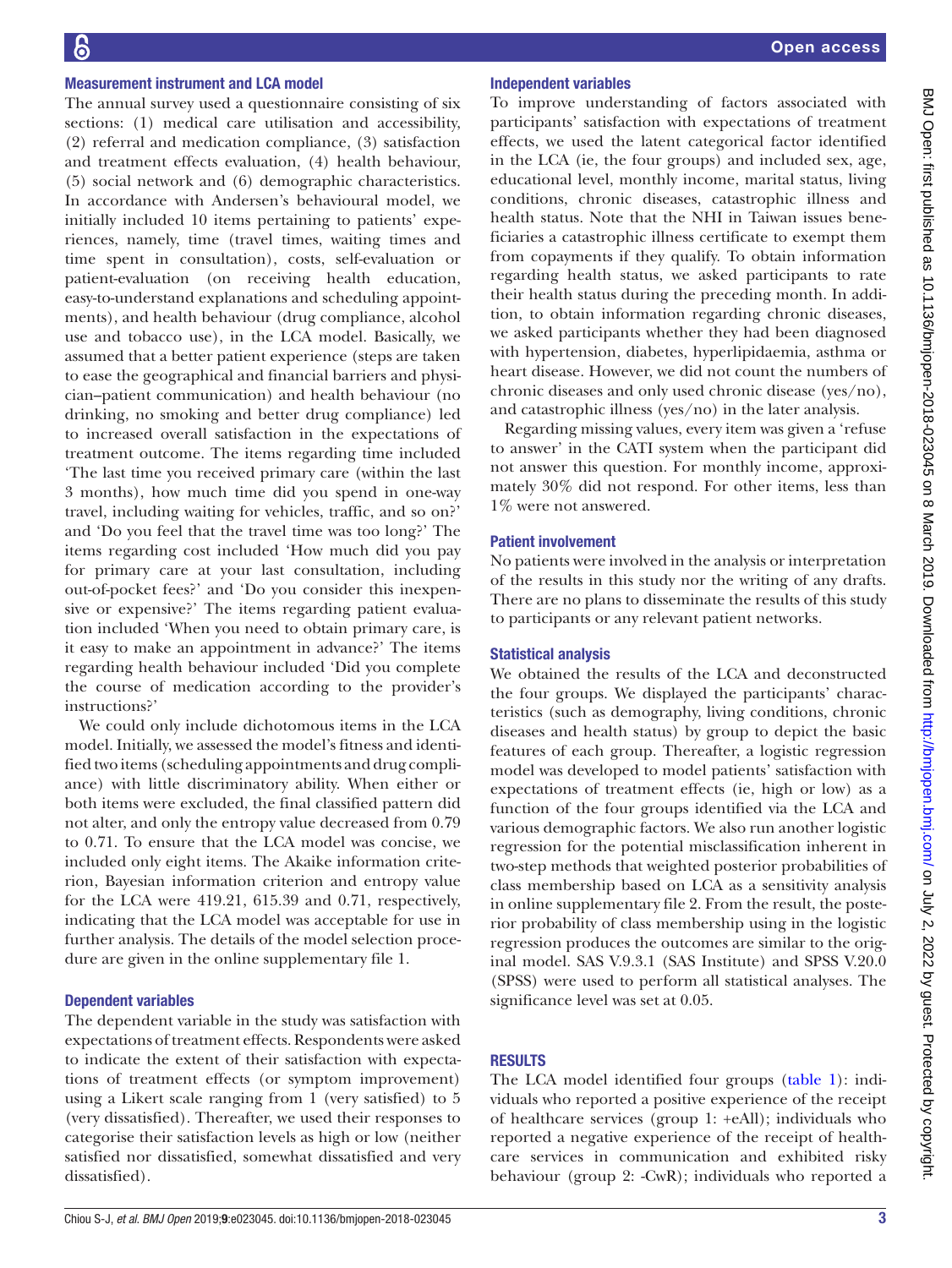<span id="page-3-0"></span>

| <b>Results from LCA</b><br>Table 1                   |             |                          |                          |             |             |  |  |
|------------------------------------------------------|-------------|--------------------------|--------------------------|-------------|-------------|--|--|
| <b>AIC</b><br><b>BIC</b><br><b>Entropy</b>           |             | 419.21<br>615.39<br>0.71 |                          |             |             |  |  |
| Proportion of population in each group               | Total       | 0.3436                   | $\overline{2}$<br>0.2442 | 3<br>0.2886 | 4<br>0.1236 |  |  |
| The travel time is not too long                      | 1878 (93.8) | 0.9521                   | 0.9733                   | 0.9606      | 0.7753      |  |  |
| The waiting time is not too long                     | 1574 (78.3) | 0.8154                   | 0.8586                   | 0.8979      | 0.3045      |  |  |
| The consulting time felt more satisfied              | 1619 (80.6) | 0.9771                   | 0.9314                   | 0.9750      | 0.7393      |  |  |
| The feeling in expenditure is not high               | 772 (38.4)  | 0.9242                   | 0.8943                   | 0.9314      | 0.6680      |  |  |
| Received patient education in most time              | 775 (38.6)  | 0.9441                   | 0.0703                   | 0.0795      | 0.0675      |  |  |
| Received easy-to-understand explanation in most time | 1238 (61.7) | 0.9991                   | 0.4894                   | 0.4209      | 0.2935      |  |  |
| No drinking behaviour                                | 959 (47.7)  | 0.4789                   | 0.0072                   | 0.8471      | 0.5402      |  |  |
| No smoking behaviour                                 | 1558 (77.6) | 0.7838                   | 0.5337                   | 0.9508      | 0.8305      |  |  |

Group 1: positive experience in all (+eAll).

Group 2: negative experience in communication with risk health behaviour (-CwR).

Group 3: negative experience in communication without risk health behaviour (-CnR).

Group 4: negative experience in all (-eAll).

Bold values in 1, 2, 3, 4 are refering to each group from LCA analysis.

AIC, Akaike information criterion; BIC, Bayesian information criterion; LCA, latent class analysis.

negative experience of the receipt of healthcare services in communication without risk behaviour (group 3: -CnR) and individuals who exhibited self-dissatisfaction and reported an unsatisfactory experience of the receipt of healthcare services (group 4: -eAll). The proportions of participants in groups 1–4 were 34%, 24%, 29% and 12%, respectively. In group 1 (+eAll), almost six items reflected a positive response in their experience (eg, did not travel too long to their primary care, more satisfied with their primary care consulting time and received adequate patient education in primary care). Fewer respondents reported that the duration of the consultation with a primary care provider was too long or medical costs were too high; in addition, they reported they usually received patient education and easy-to-understand explanations in the primary care setting. In groups 2 and 3, medical costs and the durations of the consultations with primary care providers were rated positively; however, both groups reported negative experiences but usually received patient education and easy-to-understand explanations. Group 2 (-CwR) reported higher levels of drinking or smoking relative to the other three groups. Group 4 (-eAll) reported a higher number of negative experiences in the primary care setting relative to those reported by the other three groups.

[Table](#page-4-0) 2 shows participants' characteristics according to group. Unsurprisingly, sex, age, educational level, monthly family income, marital status, chronic diseases and health status differed among the four groups, with living conditions and catastrophic disease being insignificant factors. Group 3 (-CnR) included higher proportions of women and older individuals and lower proportions of individuals who had been educated to a level above that of college, were married and had a higher health status

relative to those in the other three groups; group 4's mean age was lower and the participants reported higher educational and income levels and lower health status relative to those of the other three groups.

The logistic model revealed significant differences in patients' health status and satisfaction with expectations of treatment effects across the four groups as shown in [table](#page-5-0) 3. Patients with a more favourable health status held higher satisfaction with expectations of treatment effects  $(OR 1.639, p=0.007)$ . Furthermore, group 4 (-eAll) held lower satisfaction expectations of treatment effects relative to those reported by the other three groups (ORs: group 1 (+eAll): 9.81, group 2 (-CwR): 4.14, group 3  $(-CnR): 4.20$ .

# **DISCUSSION**

Significant differences in expected treatment effects were observed across patient experience profiles based on healthcare experiences and risky behaviour. Regardless of whether they exhibited health-related risky behaviour, participants who reported negative experiences with healthcare services expected the worst outcomes. The results showed that accessibility affected satisfaction with expectations of treatment effects, even those with NHI, which tends to reduce financial and geographical barriers. Most importantly, the receipt of health education or easy-to-understand explanations in the clinical setting also affected satisfaction with expectations of treatment effects. Healthcare system administrators should consider ways in which communication with health providers, improved health literacy and patient–doctor interpersonal relationships could help patients to understand situations involving their health.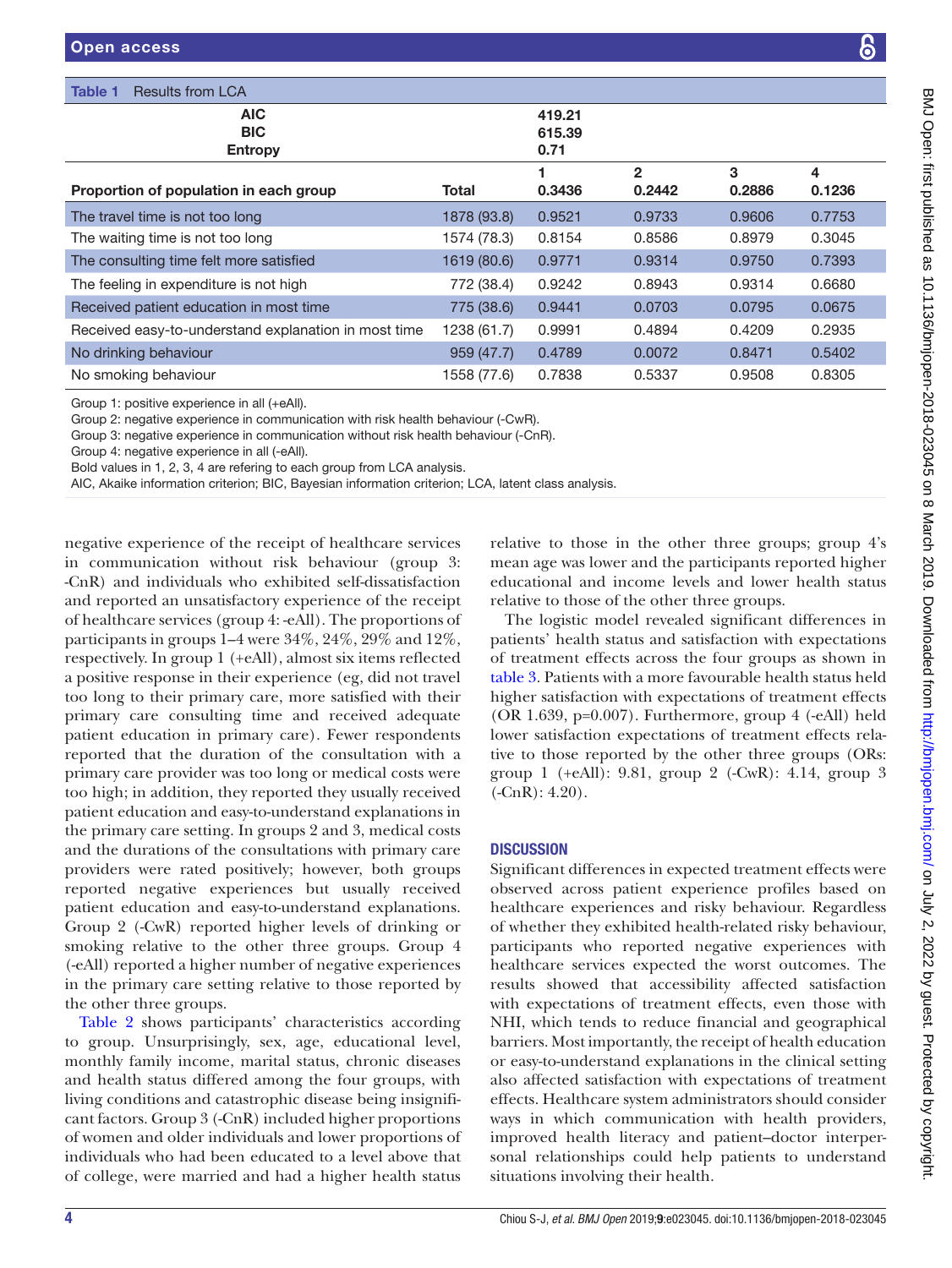<span id="page-4-0"></span>

| Participants' characteristics in different groups from LCA<br>Table 2 |              |            |            |            |            |         |  |
|-----------------------------------------------------------------------|--------------|------------|------------|------------|------------|---------|--|
|                                                                       |              | Group 1    | Group 2    | Group 3    | Group 4    |         |  |
| <b>Variables</b>                                                      | <b>Total</b> | N (%)      | N (%)      | N (%)      | N (%)      | P value |  |
| Gender                                                                |              |            |            |            |            | < 0.001 |  |
| Male                                                                  | 952 (47.4)   | 374 (51.0) | 296 (52.7) | 190 (36.3) | 92(48.2)   |         |  |
| Female                                                                | 1057 (52.6)  | 360 (49.0) | 266 (47.3) | 333 (63.7) | 99 (51.8)  |         |  |
| Age                                                                   |              |            |            |            |            | < 0.001 |  |
| $0 - 19$                                                              | 435 (21.9)   | 179 (24.6) | 28 (5.1)   | 205 (39.7) | 23 (12.0)  |         |  |
| $20 - 29$                                                             | 278 (14.0)   | 121 (16.6) | 99 (17.9)  | 28 (5.4)   | 31(16.1)   |         |  |
| $30 - 39$                                                             | 334 (16.8)   | 124 (17.1) | 97 (17.5)  | 61 (11.8)  | 52 (26.9)  |         |  |
| $40 - 49$                                                             | 288 (14.5)   | 109 (15.0) | 96 (17.3)  | 54 (10.5)  | 29 (15.0)  |         |  |
| $50 - 59$                                                             | 286 (14.4)   | 88 (12.1)  | 110 (19.9) | 62 (12.0)  | 27 (14.0)  |         |  |
| >60                                                                   | 364 (18.3)   | 106 (14.6) | 123 (22.2) | 106 (20.5) | 29 (15.2)  |         |  |
| Education                                                             |              |            |            |            |            | < 0.001 |  |
| <b>Illiterate</b>                                                     | 326(16.3)    | 125 (17.1) | 10(1.8)    | 169 (32.5) | 22(11.5)   |         |  |
| Primary school                                                        | 212(10.6)    | 63 (8.6)   | 57 (10.2)  | 74 (14.2)  | 19 (9.9)   |         |  |
| Junior high                                                           | 228(11.4)    | 91(12.5)   | 61 (10.9)  | 65 (12.5)  | 11(5.7)    |         |  |
| Senior high                                                           | 409 (20.5)   | 139 (19.0) | 132 (23.7) | 93(17.9)   | 44 (22.9)  |         |  |
| College                                                               | 705 (35.3)   | 258 (35.3) | 260 (46.6) | 108(20.8)  | 80 (41.7)  |         |  |
| Graduate school                                                       | 118(5.9)     | 54(7.4)    | 38(6.8)    | 11(2.1)    | 16(8.3)    |         |  |
| Monthly income                                                        |              |            |            |            |            | 0.001   |  |
| No                                                                    | 46 (3.2)     | 19 (3.6)   | 12(2.9)    | 13(3.8)    | 3(2.3)     |         |  |
| $<$ 15000                                                             | 71 (5.0)     | 29(5.5)    | 19 (4.5)   | 17(5.0)    | 6(4.7)     |         |  |
| 15000-30 000                                                          | 141 (9.9)    | 43(8.1)    | 43 (10.2)  | 39 (11.4)  | 15 (11.6)  |         |  |
| 30000-45 000                                                          | 213 (14.9)   | 64 (12.0)  | 59 (14.0)  | 66 (19.2)  | 23 (17.8)  |         |  |
| 45000-60 000                                                          | 283 (19.9)   | 105 (19.7) | 78 (18.5)  | 76 (22.2)  | 24 (18.6)  |         |  |
| 60000-75 000                                                          | 164 (11.5)   | 73 (13.7)  | 45 (10.7)  | 42 (12.2)  | 4 (3.1)    |         |  |
| 75000-90 000                                                          | 142 (10.0)   | 49 (9.2)   | 55 (13.1)  | 26(7.6)    | 13(10.1)   |         |  |
| 90 000 - 125 000                                                      | 215(15.1)    | 100 (18.8) | 53 (12.6)  | 33(9.6)    | 28 (21.7)  |         |  |
| >125000                                                               | 152 (10.6)   | 50 (9.4)   | 57 (13.5)  | 31(9.0)    | 13(10.1)   |         |  |
| Marriage                                                              |              |            |            |            |            | < 0.001 |  |
| Single                                                                | 867 (43.3)   | 339 (46.5) | 181 (32.4) | 266 (51.0) | 81 (42.4)  |         |  |
| Married                                                               | 1032 (51.6)  | 350 (48.0) | 350 (62.6) | 230(44.1)  | 102 (53.4) |         |  |
| Others*                                                               | 102(5.1)     | 40(5.5)    | 28(5.0)    | 25(4.8)    | 8(4.2)     |         |  |
| Living conditions                                                     |              |            |            |            |            | 0.319   |  |
| One                                                                   | 70 (3.5)     | 28 (3.8)   | 24(4.3)    | 12(2.3)    | 6(3.2)     |         |  |
| With others                                                           | 1938 (96.5)  | 706 (96.2) | 538 (95.7) | 510 (97.7) | 184 (96.8) |         |  |
| Chronic disease                                                       |              |            |            |            |            | 0.001   |  |
| No                                                                    | 1449 (72.5)  | 553 (75.4) | 368 (66.3) | 388 (74.9) | 139 (73.2) |         |  |
| <b>Yes</b>                                                            | 548 (27.5)   | 180 (24.6) | 187 (33.7) | 130(25.1)  | 51(26.8)   |         |  |
| Catastrophic illness                                                  |              |            |            |            |            | 0.166   |  |
| No                                                                    | 1923 (96.3)  | 709 (97.3) | 540 (96.6) | 493 (95.0) | 181 (95.3) |         |  |
| Yes                                                                   | 74 (3.7)     | 20(2.7)    | 19 (3.4)   | 26(5.0)    | 9(4.7)     |         |  |
| <b>Health status</b>                                                  |              |            |            |            |            | < 0.001 |  |
| Very well                                                             | 70(3.5)      | 29(3.9)    | 17(3.0)    | 21(4.0)    | 3(1.6)     |         |  |
| Well                                                                  | 415 (20.7)   | 172 (23.4) | 86 (15.3)  | 124 (23.8) | 34 (17.8)  |         |  |
| Good                                                                  | 792 (39.4)   | 316 (43.0) | 215 (38.2) | 199 (38.1) | 63 (33.0)  |         |  |
| Natural                                                               | 439 (21.8)   | 132 (18.0) | 157 (27.9) | 107(20.5)  | 43 (22.5)  |         |  |
| Low                                                                   | 270 (13.5)   | 84 (11.4)  | 78 (13.9)  | 64 (12.3)  | 44 (23.0)  |         |  |
| Very low                                                              | 22(1.1)      | 2(0.3)     | 10(1.8)    | 7(1.3)     | 4(2.1)     |         |  |

\*Divorced and widowed.

LCA, latent class analysis.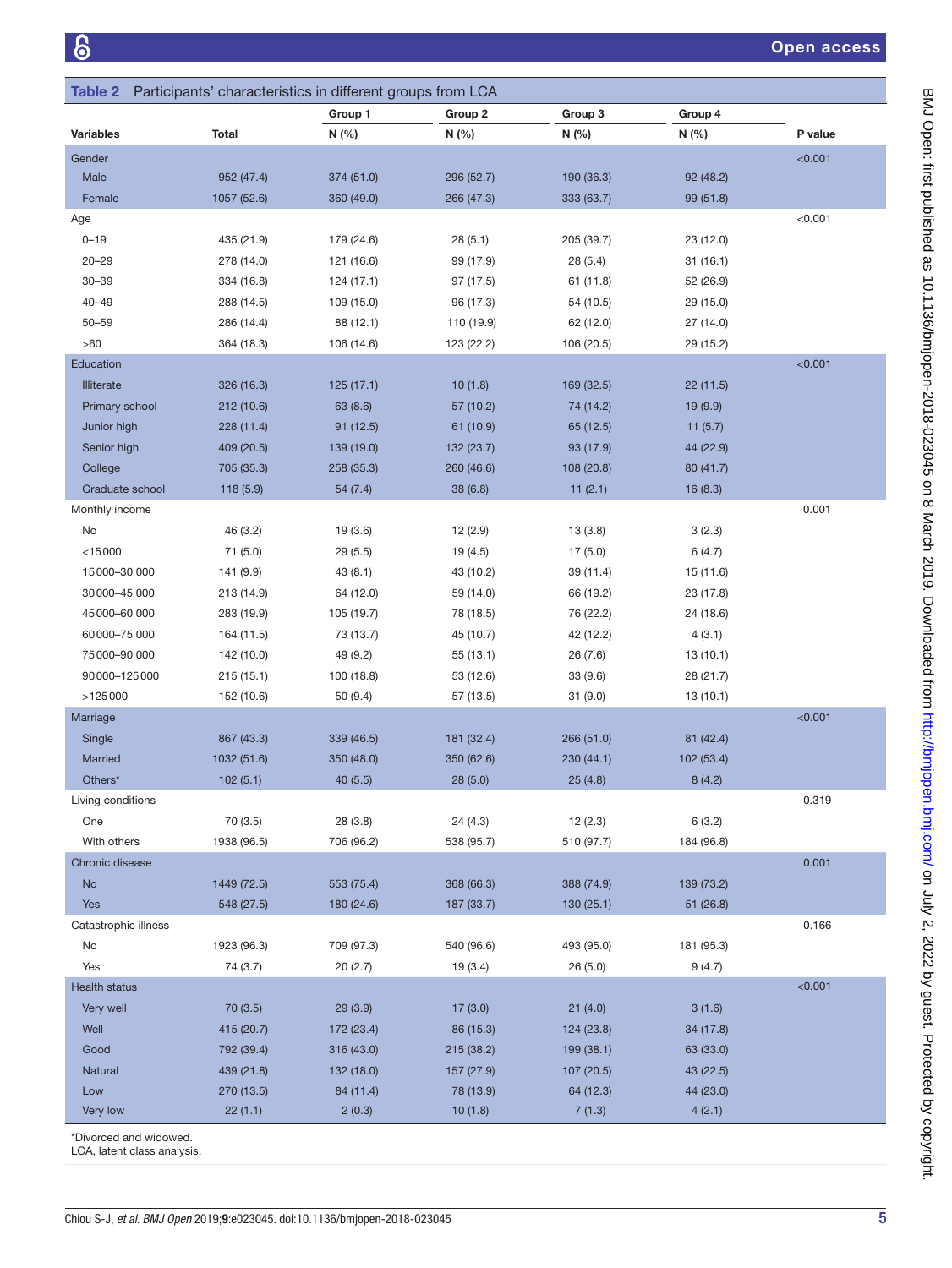<span id="page-5-0"></span>Table 3 The logistics model of satisfied expectations regarding treatment effects in different groups from LCA with participant characteristics

|                               |           | 95% CI    |          |         |
|-------------------------------|-----------|-----------|----------|---------|
| <b>Variables</b>              | <b>OR</b> | Low level | Up level | P value |
| Gender                        |           |           |          | 0.792   |
| Female                        | 1.05      | 0.73      | 1.50     |         |
| Age                           |           |           |          | 0.310   |
| $0 - 19$                      |           |           |          |         |
| $20 - 29$                     | 1.10      | 0.47      | 2.57     |         |
| $30 - 39$                     | 2.00      | 0.78      | 5.13     |         |
| $40 - 49$                     | 1.52      | 0.55      | 4.18     |         |
| $50 - 59$                     | 2.29      | 0.83      | 6.34     |         |
| >60                           | 2.25      | 0.83      | 6.11     |         |
| Education                     |           |           |          | 0.883   |
| <b>Illiterate</b>             |           |           |          |         |
| Primary school                | 0.89      | 0.38      | 2.09     |         |
| Junior high                   | 0.87      | 0.39      | 1.96     |         |
| Senior high                   | 1.10      | 0.49      | 2.48     |         |
| College                       | 0.88      | 0.38      | 2.01     |         |
| Graduate school               | 0.69      | 0.25      | 1.87     |         |
| Monthly income                |           |           |          | 0.327   |
| $<$ 45000                     |           |           |          |         |
| 45000-59 999                  | 1.50      | 0.87      | 2.59     |         |
| 60000-89 999                  | 1.15      | 0.68      | 1.93     |         |
| >90000                        | 0.92      | 0.57      | 1.49     |         |
| Marriage                      |           |           |          | 0.298   |
| Single                        |           |           |          |         |
| Married                       | 0.63      | 0.34      | 1.19     |         |
| <b>Others</b>                 | 0.89      | 0.31      | 2.58     |         |
| Living conditions             |           |           |          | 0.125   |
| Living conditions with others | 1.98      | 0.83      | 4.75     |         |
| Chronic disease               |           |           |          | 0.217   |
| Having chronic diseases       | 1.34      | 0.84      | 2.13     |         |
| Catastrophic illness          |           |           |          | 0.504   |
| Having catastrophic illness   | 0.74      | 0.31      | 1.79     |         |
| <b>Health status</b>          |           |           |          | 0.007   |
| Health status better          | 1.64      | 1.15      | 2.34     |         |
| Group                         |           |           |          | < 0.001 |
| Group 4 (-eAll)               |           |           |          |         |
| Group 1 (+eAll)               | 9.81      | 5.70      | 16.89    |         |
| Group 2 (-CwR)                | 4.14      | 2.53      | 6.77     |         |
| Group 3 (-CnR)                | 4.20      | 2.43      | 7.27     |         |

Group 1: positive experience in all (+eAll).

Group 2: negative experience in communication with risk health behaviour  $(-CwR)$ 

Group 3: negative experience in communication without risk health behaviour (-CnR).

Group 4: negative experience in all (-eAll).

LCA, latent class analysis.

For analytical purposes, we included eight items in the LCA model based on the three components of the structure that reflects patients' experiences of the healthcare delivery system and their health-related risky behaviour.

The first component was accessibility. For instance, patients reported the durations (ie, long or short) of their travel times to consultations, waiting times for consultations and consultations with doctors. In addition, one item pertaining to medical expenditure (ie, high or low) measured their experience of financial barriers to accessibility. The responses to the items above reflect important decision points associated with satisfaction with expectations of final treatment effects. Previous research has shown that financial burden had a negative effect on patients' perspectives of their healthcare<sup>27</sup> and that timelines were the most influential determinant of these perspectives<sup>28</sup> and accessibility.<sup>[16 29](#page-7-10)</sup>

The second component was information received from care providers (or interpersonal communication), which is another important measure of patients' experiences. We assessed patients' reports regarding the receipt of patient health education or easy-to-understand explanations during consultations (ie, whether this usually occurred or did not usually occur) to determine whether the receipt of more information in the clinical setting was associated with higher satisfaction with expectations of treatment effects. Several studies have reported that positive interpersonal relationships and communication were associated with high-quality service and patient satisfaction.<sup>30-32</sup>

The third component was risky behaviour, such as drinking and smoking. Although very few studies have examined the relationship between health-related risky behaviour and patient satisfaction with expectations of treatment effects, we assumed that participants who exhibited health-related risky behaviour would have lower satisfaction with expectations of treatment effects. Another important consideration is that information regarding engagement in health-related risky behaviour is important in constructing patient experience profiles. However, some caveats should be considered in drawing this conclusion; in particular, the survey did not capture a complete profile of health-related risky behaviour or of the population engaging in it. Further investigation is required to confirm this assumption.

The Organisation for Economic Co-operation and Development developed a Healthcare Quality Indicators questionnaire and the Hospital Consumer Assessment of Healthcare Providers and Systems survey conducted in the USA indicated that patient experience is an important tool that serves as a surrogate marker for the quality and value of healthcare delivery. $^{33}$  34 In Taiwan, based on the NHI annual survey, we categorised participants into four patient experience profile groups based on LCA and explored differences in satisfaction with expectations of health outcomes among the groups after adjusting for demographic and socioeconomic factors. Participants who reported a more favourable health status and positive patient experiences and did not exhibit health-related risky behaviour (ie, alcohol or tobacco use) tended to be more satisfied with their treatment effects. These findings are consistent with those of previous studies. Unsurprisingly, satisfaction with treatment effects could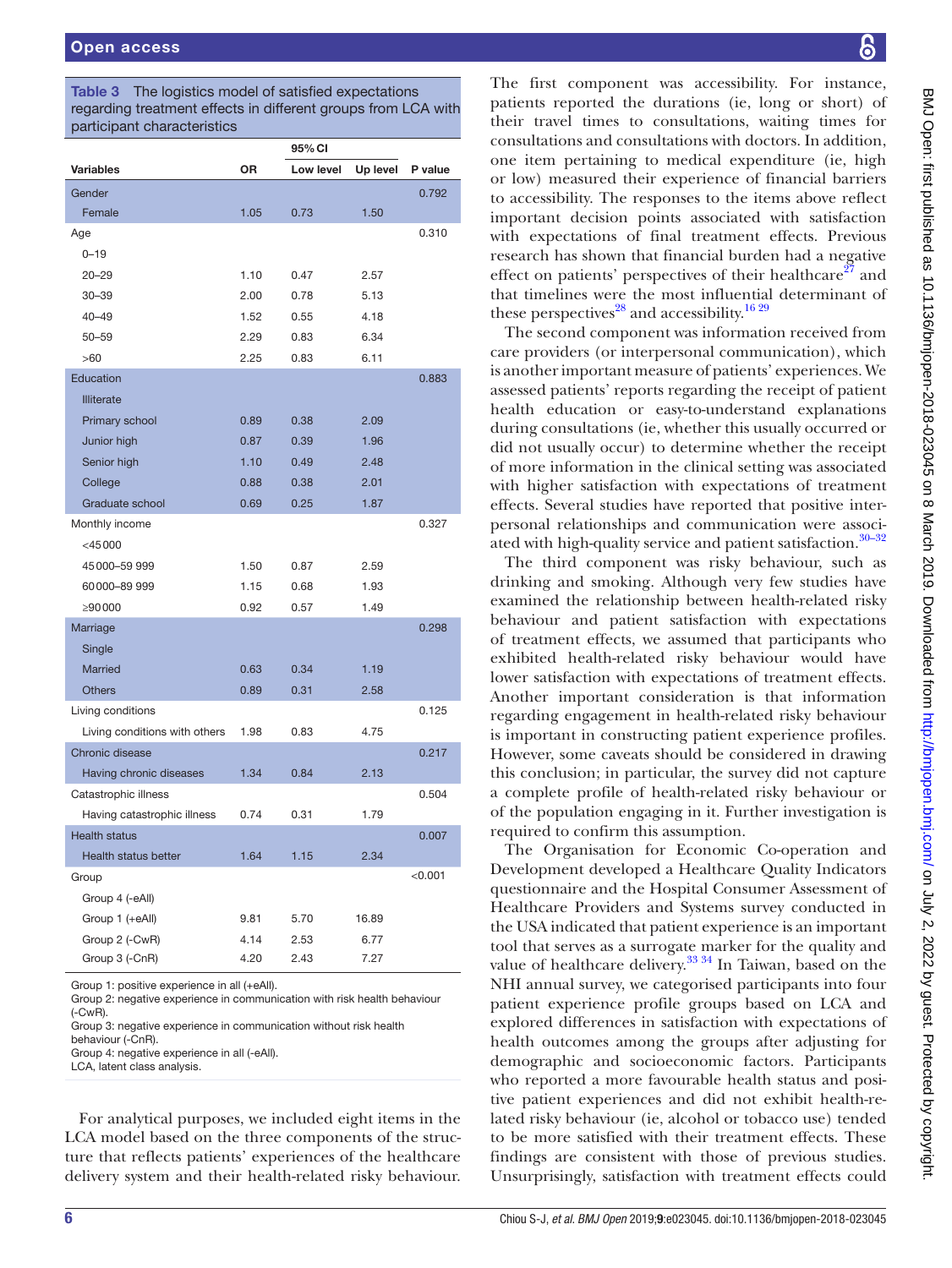be enhanced by improving patients' experiences of healthcare services and patient–physician relationships in primary care settings.

Measuring patients' experiences has become a useful tool in the assessment of the quality of healthcare, particularly since the Affordable Care Act was passed in 2010.<sup>3536</sup> Positive patient experiences are important indicators of healthcare processes and outcomes, $32$  which include good clinical outcomes, patient adherence to medical advice and low levels of healthcare utilisation. Some studies have shown a mixed association between patient experience and clinical processes and outcomes, which is unsurprising[.37 38](#page-7-24) In addition, numerous factors other than patient experience influence processes and outcomes. This is one reason why combining patient experience measures with other measures of healthcare quality is critical in creating an overall picture of performance.

Traditionally, when multiple variables are used to explore patients' experiences and satisfaction, they include age, sex, health status and health behaviour, among others. Researchers typically consider regression towards the mean and perform complicated modelling when more than 20 or 30 variables are examined. In addition, studies use multilevel models to address variation resulting from differences between doctors and patients,<sup>39</sup> apply difference-in-difference analysis to perform evaluations within different time frames,<sup>40</sup> or implement multimethod programmes to measure and improve patients' experiences.<sup>6</sup> However, few studies have included patients who could be described using several behavioural variables. Moreover, a previous study showed that measurement often restricts evaluations to only one or two domains within a broader analysis of process or outcome measures[.41](#page-7-27) These restrictions result from the so-called variable-oriented approach. Therefore, we used LCA to examine the relationship between patients' experiences and treatment effects.

The study was subject to some limitations. For example, we were sceptical of the representativeness of the national survey, even after using appropriate weighting methods. Individuals in certain occupations and women are most likely to receive survey calls; therefore, we referred to the distribution of outpatient services in the NHI claim system to apply weights to the entire annual survey database. Although this weighting system was suitable, we cannot guarantee that the findings represent the entire population. In addition, LCA is a novel approach to the development of patient experience profiles, and it could serve as a powerful tool to explain subgroup behaviour. However, we should be mindful of the fact that it is sometimes difficult to obtain favourable results in patient experience profiles generated via LCA, particularly when some item responses are not easily distinguishable among different subgroups. For example, in this study, the ease of appointment scheduling and drug compliance lacked discrimination in the subgroups; thus, we decided to eliminate those items from the LCA model. Third, the patient experience measurements in NHI annual survey

only reflect their general experience due to considering loading in limited time. Participants may have varied experience feeling in multiple physician office visiting; however, it is hard to catch the details in the NHI annual survey for determining the relationship with factors. Fourth, in some cases, participants' health statuses were in a period of transition, such as attending cancer therapy during the study period, which may have affected their final response regarding their satisfaction in expectations of treatment effects. This is a situation we have to consider the causal pathway between exposure and outcome. However, patients in Taiwan seeking primary care are usually not in acute care or in a stable chronic disease situation. In addition, the healthcare system does not have a gatekeeper design of primary care, and patients are not prevented from going directly to upper level hospitals. When a patient's health status undergoes a great change, that patient usually visits an upper level hospital for treatment. Those who underwent a great transition in health status may have represented only a small population and did not strongly influence the results of the study. Finally, patients with worse treatment outcomes may lead to report the negative healthcare experience. $42$  In this study, the cross-section data are hard to distinguish this kind of relationship. We have examined the reasons for not satisfied and only 38 of them (n=110) were related to the negative treatment effect and need further study to provide more evidences.

# **CONCLUSION**

Based on a participant-oriented perspective and analytical design, LCA was beneficial because it facilitated conceptualisation of the study framework and the simplification of the survey items. Our findings showed that greater accessibility and positive interpersonal relationships with healthcare providers could improve patients' satisfaction with expectations of treatment effects. These results could aid authorities in targeting specific patient groups to improve their experiences of healthcare services. Moreover, negative experiences of accessibility and physician–patient relationships influenced patients' satisfaction with expectations of treatment effects. This finding could serve as a mechanism to improve the quality of healthcare services and increase accountability in healthcare practices.

Acknowledgements This study was supported by NHI grant (2015): 'The study on longitudinal monitoring system of the right to seek medical care under the National Health Insurance' awarder by the National Health Administration.

Contributors S-JC and K-CL conceived and designed the study with additional inputs from P-CL and L-HL. K-CL, P-SH and Y-HC supervised the overall conduct and data collection process for the study. P-CL and S-JC managed the data set and analysed it with additional inputs from L-HL and K-CL. S-JC wrote the initial draft of the manuscript. All authors contributed to the critique and modification of the manuscript, read and approved the final version.

Funding National Health Insurance Administration with grant number MOHW104-NHI-S-114-112010.

Disclaimer The funder had no role in study design and analysis or decision to publish.